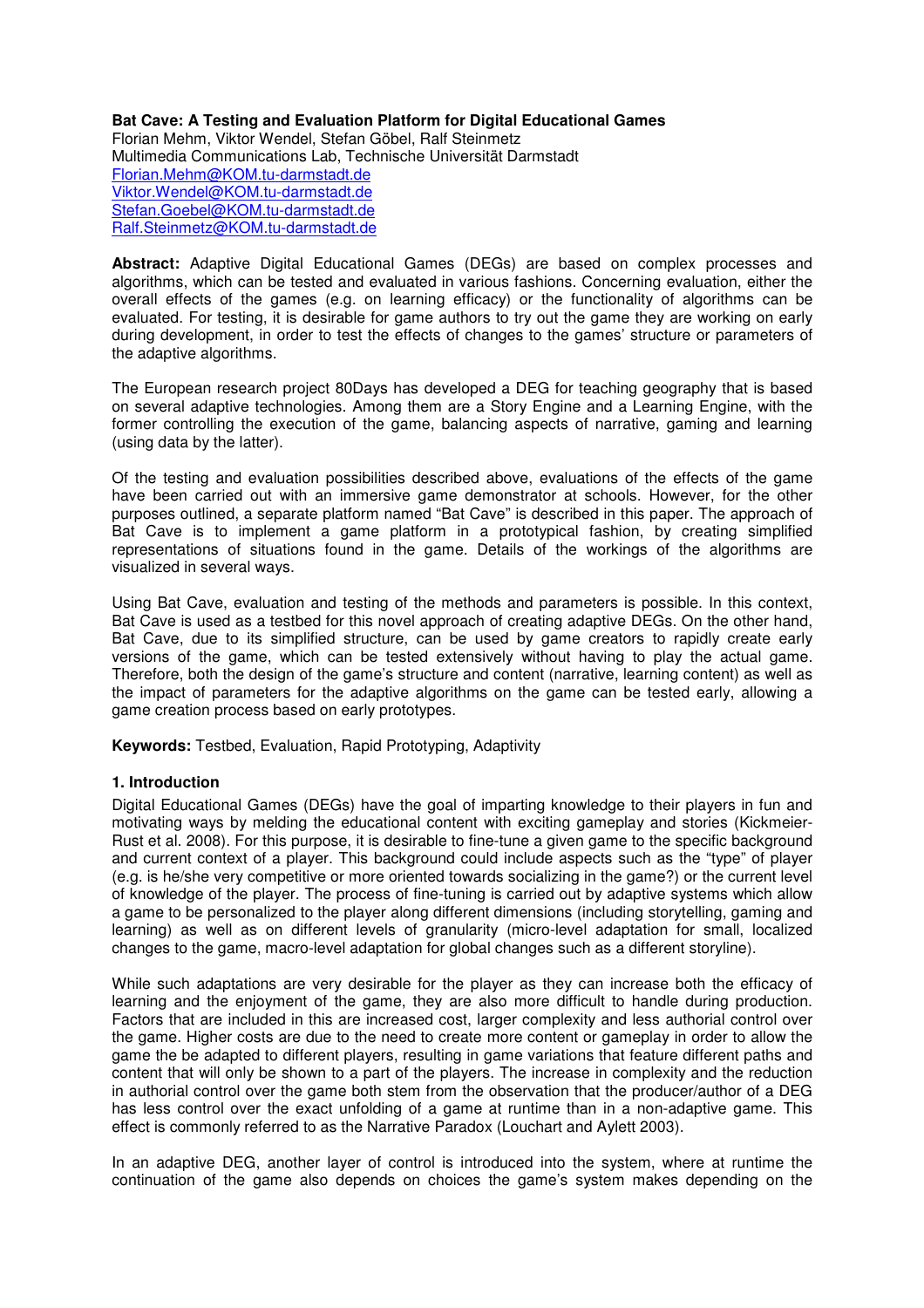current context of the user. In this respect, it is important for an author creating such an adaptive DEG to acquire a feeling for the effects of input to the algorithms underlying this mechanism. This is added to the generally complex task of creating a non-linear, interactive game, which is a large departure from designing a non-interactive and non-linear experience such as a movie.

In order to support the design, production and run-time execution of games using these techniques, the authors have previously presented models and methods for both the authoring process and the execution of such games (Göbel et al. 2008), which have been used in the context of the European research project 80Days (Kickmeier-Rust et al. 2008). While the 80Days game, intended to be played by the target audience of younger students, is an example of an immersive 3D game, it does not allow to quickly test the underlying algorithms nor is it designed for rapid prototyping, where an early version of the game can be created using placeholder content etc. in a short timeframe. For this purpose, the "Bat Cave" application has been created with the intent of using it to test and validate the adaptive algorithms used in 80Days as well as providing a rapid prototyping toolkit. Since the base technology is shared between Bat Cave and the 80Days demonstrator games, results of tests using Bat Cave also apply to the other. In the following, a discussion of related work is followed by an architecture overview of the involved systems and a detailed discussion of Bat Cave.

### **2. Related Work**

The results of an analysis of related work in the application fields for Bat Cave – a testbed for the developed adaptive DEG algorithms and a rapid prototyping tool during authoring – are presented here. For an overview of work related to the algorithms themselves, please see (Göbel et al. 2010).

Testbeds are a common way of carrying out functional evaluation of algorithms. In the area of adaptive game and storytelling technology, a testbed is intended to evaluate how a given algorithm performs under various inputs. (Peinado et al. 2008) describe the Remote-Controlled Environments Interface (RCEI) protocol, which defines a set of commands for connecting an interactive storytelling system to a virtual environment, with the intent of allowing the virtual environment to be used as a testbed for the storytelling system. A testbed to be used in the evaluation of algorithms for dynamic difficulty adjustment, an adaptive technology with a similar aim as the one described in this paper, is presented in (Bailey and Katchabaw 2005).

Whereas the intention of a testbed is the evaluation of algorithms during their development, rapid prototyping is used in the game design and development process to test ideas and implementation possibilities at an early stage, when changes can be made easily. For an account of the role of rapid prototyping in the game development process, see (Fullerton et al. 2004, chapter 7). (Coiana et al. 2008) describe a system for play-centric design by means of rapid prototyping of games on mobile devices.

Concerning the technical foundation of Bat Cave as described in section 3, an analysis of related work shows that the Story Engine component is an instance of an architectural pattern underlying many digital storytelling applications and storytelling-based games. Similar components found in other systems are Drama Managers or Story Directors, which are used to effect control over narrative parameters of a story. An example is found in (Magerko et al. 2004). Utilizing this pattern in a similar way to our approach, (BinSubaih and Maddock 2008) describe a system in which the so-termed "Gfactor" ("game state, object model" and "game logic") is separated from an actual engine executing the game by the introduction of a layer of abstraction. A related pattern is found in systems that are controlled by the interactions of virtual characters as described in (Cavazza et al. 2002), which are referred to as character-driven storytelling systems.

Since the Story Engine pattern introduces a layer of abstraction between the game description as created in an authoring tool or editor and the actual runtime execution environment (e.g. a game engine) of the game, this game description and its execution can be seen as an instance of modeldriven software development. The models in the game description include the control structures in the description language and the object models found in the game. Other instances where these properties of the story sngine pattern are used include (Montero-Reyno and Carsí-Cubel 2009) and (Marchiori et al. 2010), which is also related to the approach of the story editor of the StoryTec authoring system.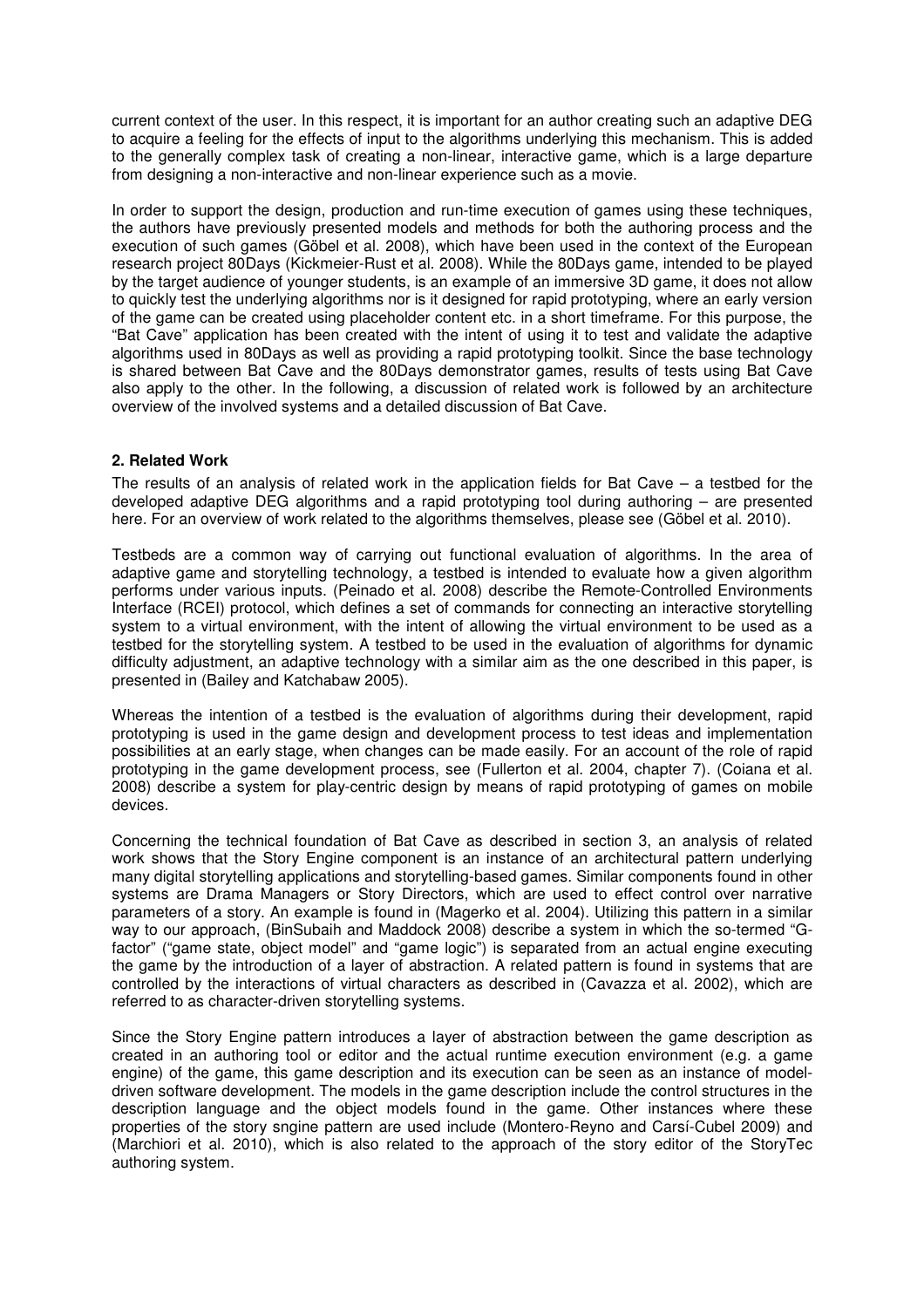# **3. Background and Architecture**

In this section, an overview of the architecture for modelling, authoring and executing adaptive DEG that is utilized by Bat Cave and the 80Days game is described.

Figure 1 is provided as an overview of the architecture; elements of the diagram are ordered as layers, with basic layers at the bottom and an application such as Bat Cave at the top. In general, the Story Engine and associated system together form a reusable component for the execution of DEGs.



**Figure 1:** An architectural overview of applications built using the Story Engine (see section 3.2)

## **3.1 Narrative Game-Based Learning Objects**

In order to combine the aspects of learning, gaming and storytelling for DEGs, the concept of Narrative Game-Based Learning Objects (NGLOBs) was introduced in (Göbel et al. 2009b) and extended in (Göbel et al. 2010). An NGLOB is an attributing element which is added to a scene of a game containing information about the scene's learning context, gaming context and storytelling function. The contained information is used to determine how the game should proceed from a certain point on (scene) respecting the player's learning background/performance and his/her gaming preferences as well as the meaningfullness of the story path.

Concerning the learning context, each scene is attributed with a set of prerequisite skills P, i.e. skills which should already be achieved by the player in order to play this scene and a set of associated skills A, the set of skills which will be taught by playing this scene. Possible next scenes are evaluated by comparing the scenes' prerequisite skills with the player's already learned skills.

Concerning the gaming context, an NGLOB contains information about the player types it is suited for. Therefore, based on the used player model, a value between 0 and 1 is assigned for each player type indicating how well the scene is suited for the respective player type. Additionally, the player's decisions are evaluated and according to his/her actions the model is updated. Possible next scenes' player model attributes are compared to the player model using a Least-Means-Square algorithm.

Concerning the narrative context, the main challenge is to overcome the Narrative Paradox (Louchart and Aylett 2003), which means to provide a suspenseful and motivating story and to give the player the feeling of influencing the course of the game. Using the Hero's Journey (Campbell 2008, Vogler 1998) as underlying story model, an NGLOB is attributed with a set of story steps indicating for which parts inside the story the scene could be used. Depending on the current story step this provides a selection of possible next scenes.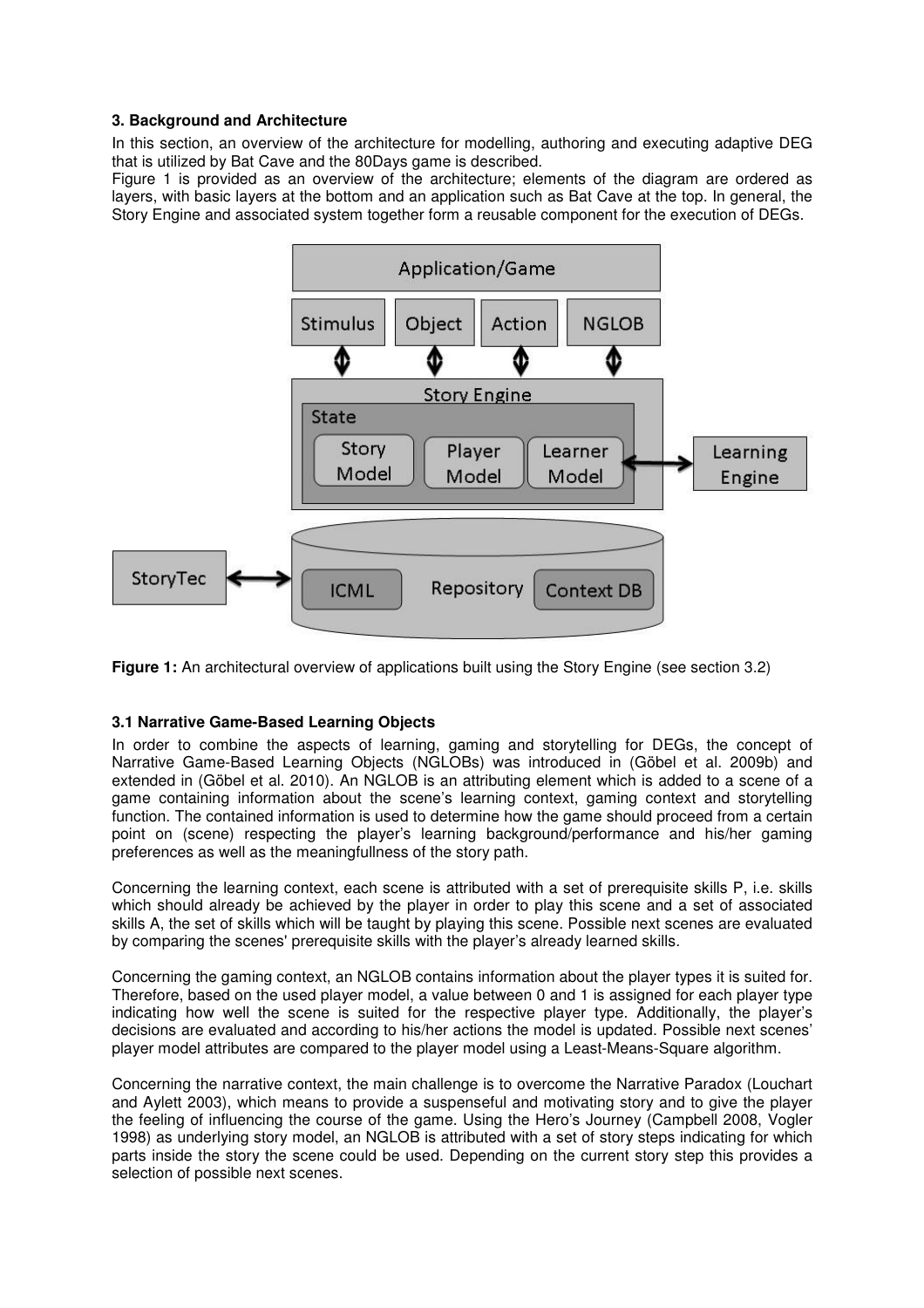### **3.2 Story Engine**

A reusable component for loading and executing games described using the xml-based ICML language was created in the form of the "Story Engine" (Göbel et al. 2008), which is attached to other applications (such as a game engine) and acts as a high-level control instance.

Concerning the concept of NGLOBs, the Story Engine was enhanced to include support for their handling. This includes a set of new functionality, including the parsing of NGLOB-related annotations of ICML scenes, the inclusion of model representations for player, learner and story models, as well as an enhanced method of choosing the next scene, thereby implementing the concept of NGLOBs as described in the last section.

For communication with the player application, the Story Engine uses several constructs. The player application acts as an observer and is informed whenever certain events in the Story Engine have taken place. The following information is distributed to the player application as a means of control:

- Scenes/NGLOBs as the basic organizational unit of ICML
- Objects such as characters or props
- Variables
- **EXECT** Actions which define events that should happen in the game world

Input into the engine from the player application is done mostly by means of stimuli. A stimulus in ICML is comparable to a configurable event handler that includes actions that are executed whenever the stimulus is triggered in the Story Engine.

Since these control structures are only defined as categories, actual implementations are specific to the game to be created and must be described and implemented both for the authoring process and for the execution in a player. For example, for the Bat Cave player as described below, one type of object are rectangular hotspots, which are defined to be overlayed onto images and to trigger a stimulus once they are clicked.



### **3.3 StoryTec Authoring Tool**

**Figure 2:** The StoryTec authoring system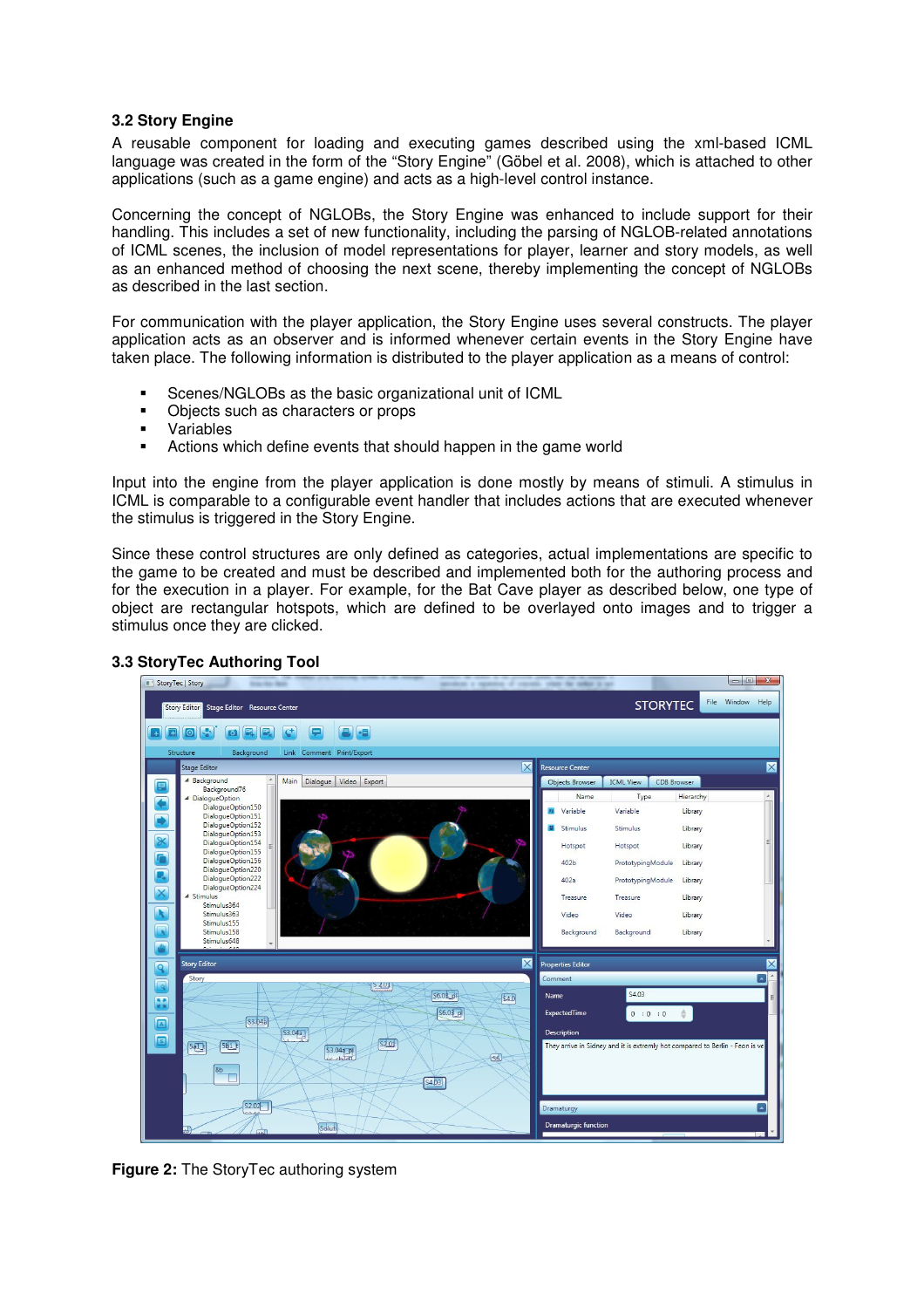In order to allow the creation of extensive game scenarios and aid in the authoring process of such scenarios, an authoring system which targets the ICML language and the Story Engine has been created. This authoring system, StoryTec (Göbel et al. 2008, Mehm et al. 2009), is based on a modular framework which can be adapted for different target player applications which are built upon the Story Engine.

StoryTec (shown in Figure 2) allows entering scenarios which use the full potential of the Story Engine, including annotations for NGLOBs and the creation of skill dependency graphs for the learning aspect and the Adaptive Learning Engine (see next section). Stimuli and the actions to be executed once they are triggered are set up in a visual fashion, allowing authors without knowledge of a programming language to set them up.

# **3.4 Adaptive Learning Engine**

For handling the current knowledge state of a user (c.f. section 3.1), the Adaptive Learning Engine (Conlan et al. 2009) found in the 80Days games is also included in the Bat Cave player application. Besides managing the current state of the learner model, it interacts with the remainder of the application in the form of game evidence and micro-adaptive interventions. Game evidence is information about the current state of the game which is mapped to a discrete set of states and shared with the Learning Engine. Using this evidence from the game, the Learning Engine updates the learner model as appropriate, and may additionally make immediate short-term changes to the game in the form of adaptive interventions. These interventions are handled in the Story Engine using the mechanism of stimuli, and result in useful feedback for the player by accenting correct results, giving hints in case of incorrect decisions or motivating the player to try again.

# **3.5 Basic Prototyping Facilities**

Instead of developing a full-fledged player application, it can be worthwhile to first test the envisioned design of the player application before it is implemented. For example, early tests could give valuable feedback that can be incorporated into the final implementation of the player and the game design.

Since the control and interaction mechanisms of the Story Engine are all defined on high levels of abstraction, a very basic initial prototype of a player application can be created semi-automatically. In the simplest case, all output of the Story Engine, such as the notification of scene changes or the execution of actions, could simply be logged by an application. For handling input to the Story Engine, the mechanism of stimuli can be used, since they are the default way of translating player actions into events to be handled by the Story Engine.

The prototyping facilities described here represent a baseline for a test and prototyping environment for games using the NGLOB-based approach and the Story Engine described in section 3.2. Their advantage is that, provided a basic framework, they are applicable without additional implementation work. However, they only allow a very restricted impression of how the game will be experienced by a user later on, which results in the need for prototyping and testing facilities mimicking the actual game experience better. To this end, it is possible to implement lightweight players which can simulate and visualize the actual gameplay better. One such player is the Bat Cave platform, as described in the next section.

## **4. Bat Cave**

The Bat Cave platform is built upon the Story Engine as shown in Figure 1. It is composed of a generic part which is used for visualizing various useful sets of data that are accumulated during play and a part for simulation of gameplay. Both act as observers of the Story Engine, with the visualization parts passively visualizing the incoming information and the gameplay part also converting user input into Story Engine commands afterwards.

Concerning content, a complete Game Design Document was created in a similar fashion and level of detail as that used for the 80Days game, using a similar story of an interstellar treasure seeker who meets two children on Earth and embarks on an adventure with them. The design also included the definition of 132 skills and the prerequisite relations between them. The design was entered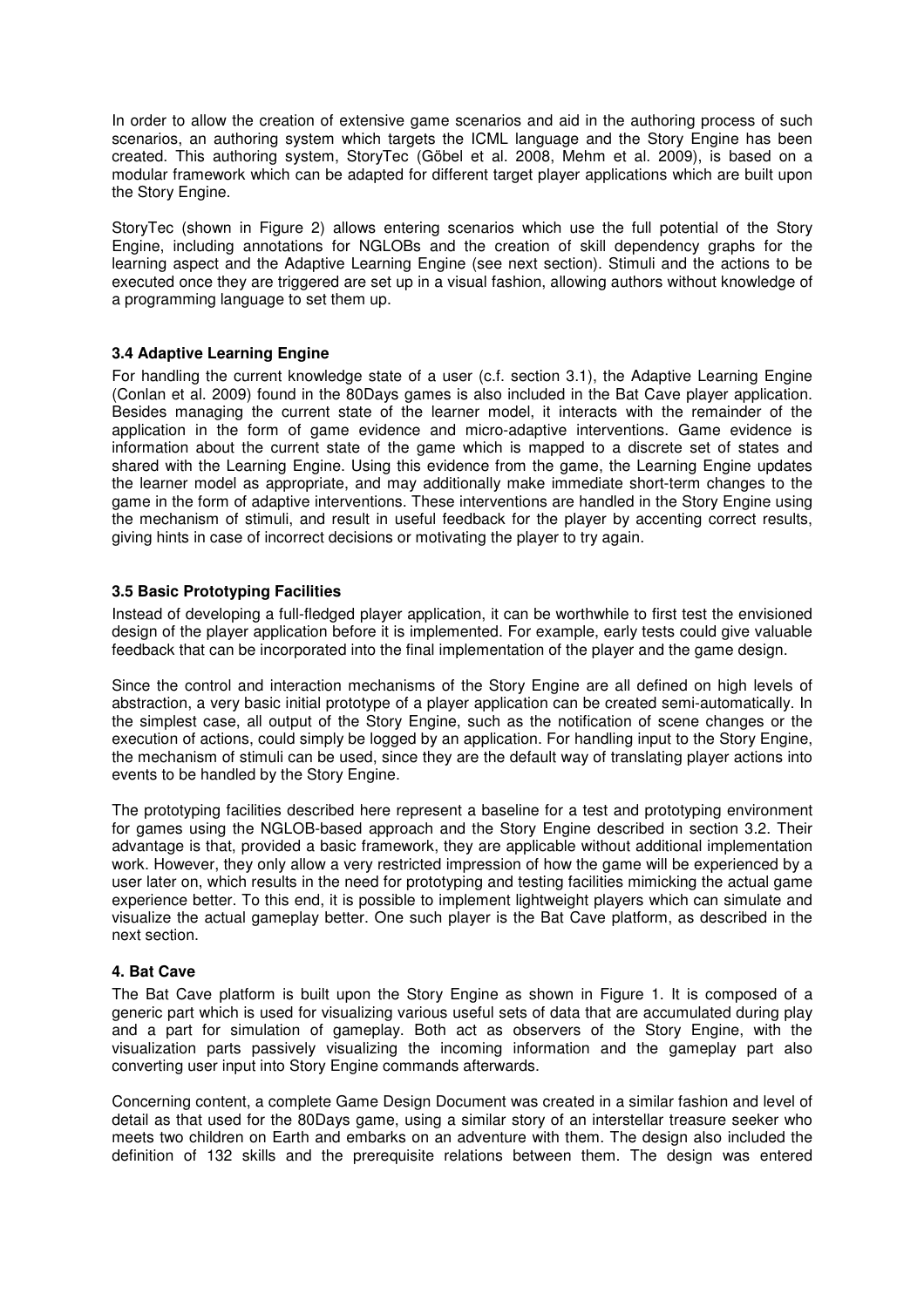completely using the StoryTec authoring tool as described in section 3.3. The following sections give an overview of the visualization part of Bat Cave, shown in Figure 3.



**Figure 3:** A complete overview of the Bat Cave application.

## **4.1 Gameplay**

In order to generate user input and to visualize results of computations inside the Story Engine, the left part of the Bat Cave application is dedicated to a prototypical gameplay implementation. As noted above, using the abstraction layer provided by the architecture of the Story Engine, it would be possible to automatically generate a user interface for visualizing the current state of the game and generate inputs to the Story Engine. This, however, would result in a very abstract representation of the gameplay, and can be improved upon by providing new layers of more concrete implementations of the gameplay.

Among the output mechanisms used in Bat Cave are background images, characters and their speech acts, "treasures" that can be collected as well as descriptive texts.

For the Bat Cave scenario, the following elements are used as input mechanisms for the Story Engine:

- Hotspots: Rectangular hotspots can be overlayed onto the background image for a range of different effects. They can be directly linked to stimuli which are injected into the Story Engine when they are clicked.
- Multiple-Choice dialogues: In the lower part of the player, dialogue choices for the player's avatar are offered, which again result in stimuli being injected.
- Adaptive Interventions: Adaptive Interventions as issued by the Learning Engine are internally transformed into stimuli and injected into the Story Engine.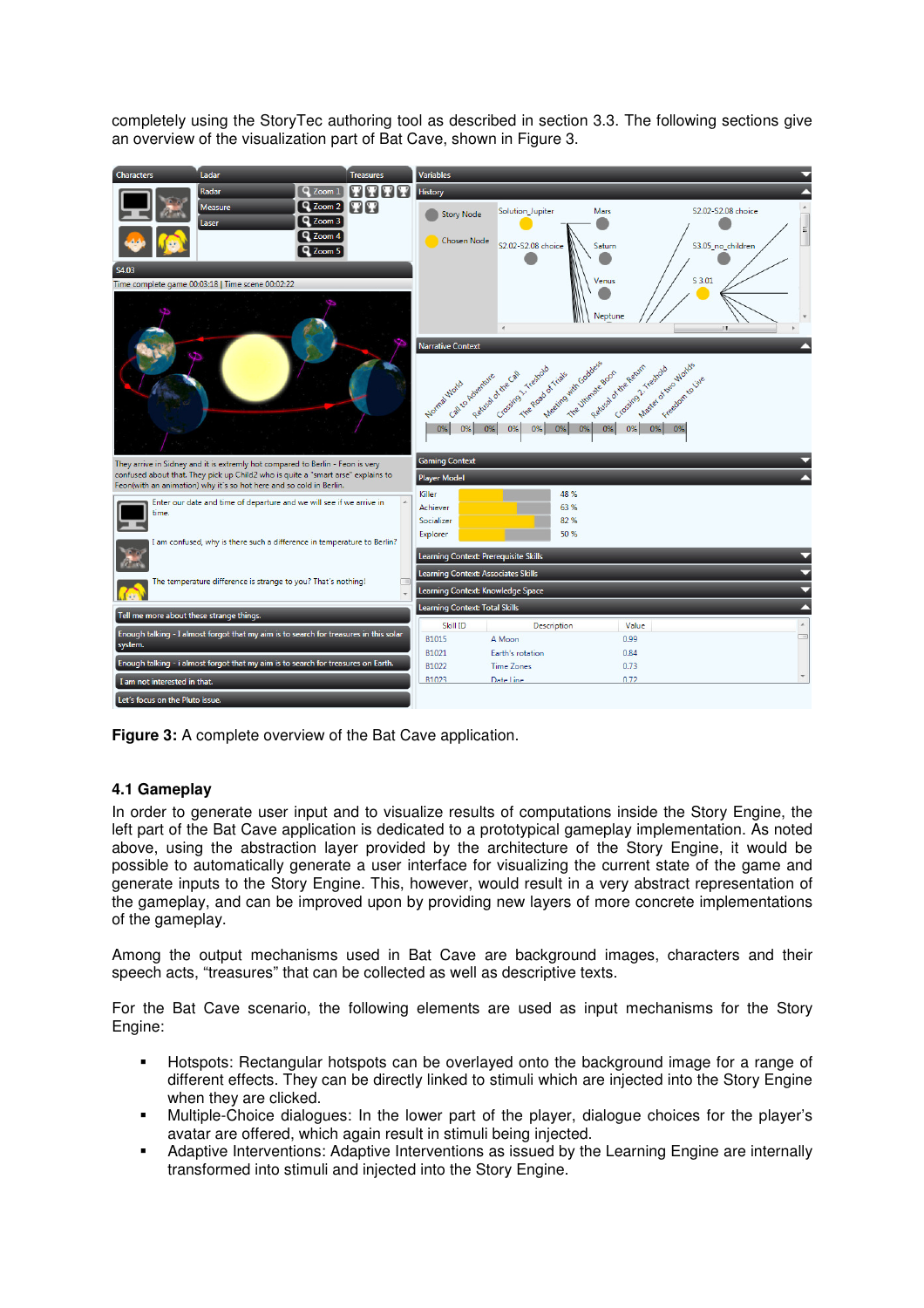Specialized prototyping modules: Software modules which, when loaded, take control of the player and the communication with the Story Engine. They are used to provide more specialized prototype gameplay than is possible with the regular Bat Cave system.

Internally, all output mechanisms are either directly associated with Story Engine objects (which are linked to an output game element, e.g. an image) or an action (such as the speech act of a character).

### **4.2 Visualization**

Wheras the left part of the Bat Cave user interface is dedicated to the representation of gameplay and is linked to a certain degree to the used game objects, the right side of the user interface is composed of several general-purpose and reusable components for visualization of the current state of the underlying system. Relevant information is continuously updated in the visualization interface and simultaneously written into a log for later use. The following sections describe the individual visualization components in more detail.

#### 4.2.1 Variables

The first visualization found in Bat Cave is used to display the active variables found inside the current game session. ICML variables can either be defined locally for a certain scene or globally for the whole game. They can be used in several traditional ways such as flags (e.g. to indicate that a certain, important point in the game's story has been passed or that a certain event has happened) or as counters (e.g. for counting the number of times a player visited a certain location or the number of failed tries for a given challenge).

#### 4.2.2 History



**Figure 4:** The History visualization component. Yellow nodes indicate the current and past active scenes.

This component, shown in Figure 4, fulfills a multitude of visualization and assistance functions during a test session. It displays scenes as dots, similar in abstraction to the way they are displayed in the Story Editor of StoryTec. Scenes are differentiated by colors, with yellow indicating the scenes that have been visited previously as well as the currently active scene. Whenever branches are possible (as inferred by inspecting the transitions defined from a certain scene), they are visualized inside a new column to the right of the currently active scene.

Additionally, when the mechanism of NGLOBs is used in the form of "free transitions", i.e. transitions between scenes that are influenced by the adaptive algorithms in the system, a context menu offers detailed information about the algorithmic parameters that lead to a certain choice.

#### 4.2.3 Narrative Context



**Figure 5:** The Narrative Context visualization component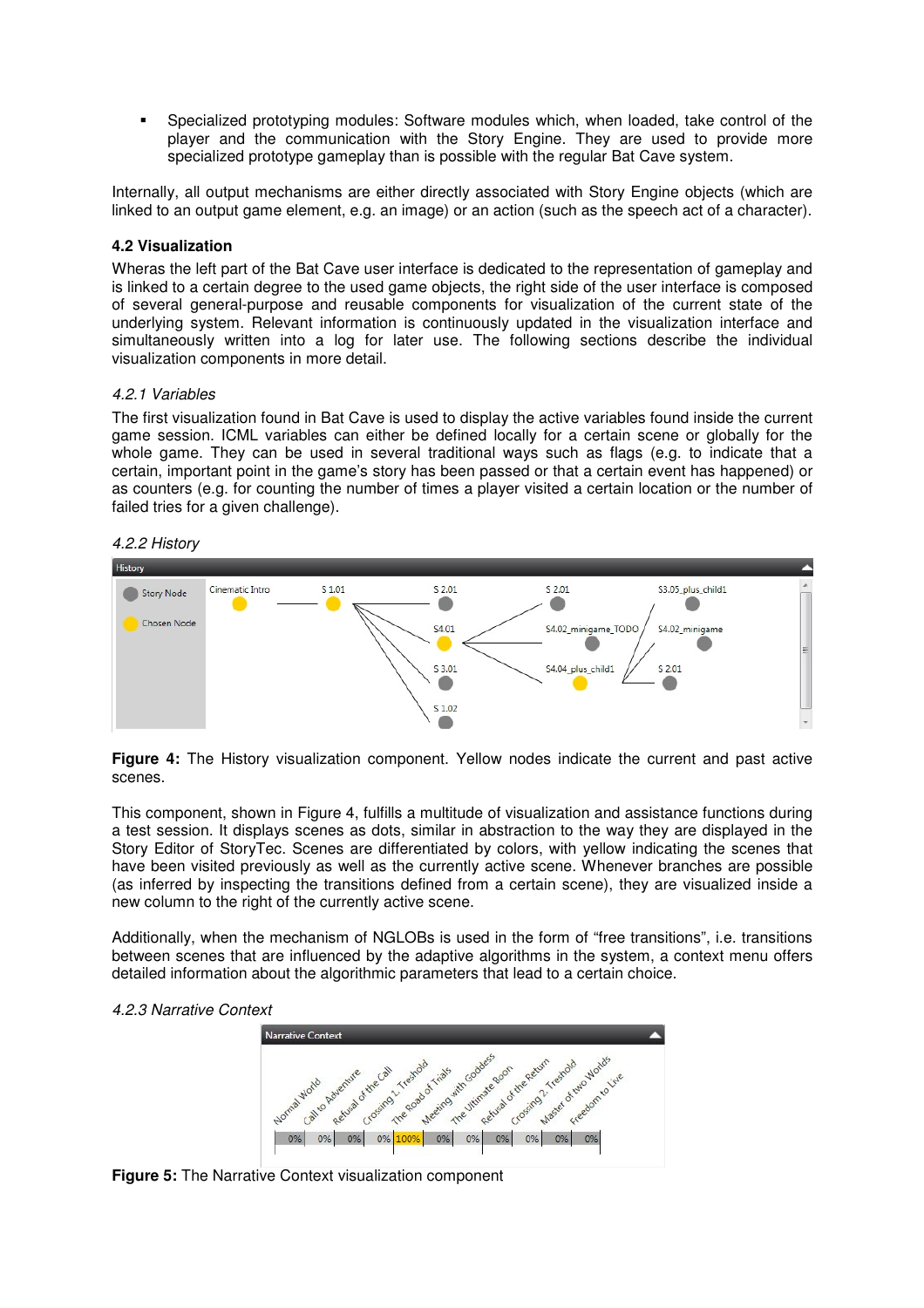The visualization for the Narrative Context, as shown in Figure 5, displays the individual steps of the story model that is used as the basis for the game's story. For each step, a percentage shows the appropriateness values as entered by the author. For easy visual reference, all steps for which the current appropriateness value exceeds a certain threshold are marked in yellow. Furthermore, the background color of the cells for Story Model steps that have previously been visited in the course of the game session are marked in a brighter colour, to allow the tester to see how far along in the narrative he/she currently is and what steps have already been visited.

| <b>Gaming Context</b> |    | <b>Player Model</b> |      |
|-----------------------|----|---------------------|------|
| Killer                | 0% | Killer              | 50 % |
| Achiever              | 0% | Achiever            | 75 % |
| Socializer            | 0% | Socializer          | 50 % |
| Explorer              | 0% | Explorer            | 50 % |

| 4.2.4 Player Model and Gaming Context |  |  |  |  |
|---------------------------------------|--|--|--|--|
|---------------------------------------|--|--|--|--|



Two different visualizations are provided in Bat Cave which are associated with the current state of the player model and the gaming context of the current scene (see Figure 6). Each player attribute is represented by a bar which shows the percentage to which this attribute is set, as well as the exact value as a percentage.

| 4.2.5 Skills, Knowledge Space |
|-------------------------------|
|-------------------------------|

|                                | Learning Context: Prerequisite Skills |       |          |
|--------------------------------|---------------------------------------|-------|----------|
| Skill ID                       | Description                           | Value |          |
| B1002                          | Planet                                | 0.99  |          |
|                                | Learning Context: Associates Skills   |       |          |
| Skill ID                       | Description                           | Value |          |
| B1078                          | Celestrial object                     | 0.77  | $\equiv$ |
| B1079                          | Orbiting around a star                | 0.75  |          |
| <b>B1080</b>                   | Sufficient mass                       | 0.75  |          |
| R1081                          | Riggest object Innamed92769           | 0.75  |          |
|                                | Learning Context: Knowledge Space     |       |          |
| Learning Context: Total Skills |                                       |       |          |
| Skill ID                       | Description                           | Value |          |
| B1001                          | Sun                                   | 0.49  |          |
| B1002                          | Planet                                | 0.99  |          |
| B1003                          | Mercury                               | 0.5   |          |
| R1004                          | Venus                                 | 0.5   |          |

**Figure 7:** Visualization of associated, prerequisite and total skills (left) and an extract of the visualization of the player's skill state (right).

The visualizations described here (see also Figure 7) are all related to the learning context of NGLOBs. The associated and prerequisite skills as specified for the currently active scene are each listed together with their current values as determined by the Learning Engine. The Total Skills visualization similarly lists all skills defined in the skill structure for the active game together with their current values.

As an alternative to the Total Skills visualization, the structure defined by the skills and the dependency relations between them is visualized in the Skill Tree visualization component. This component features a graphical representation of the skill structure, with skills being shown as rectangles and the dependencies between them as arrows. For each skill, its current probability value is used to determine the color of the node representing it, interpolated from red for 0 to green for 1. This allows to quickly see areas of the skill structure that have been covered well in a certain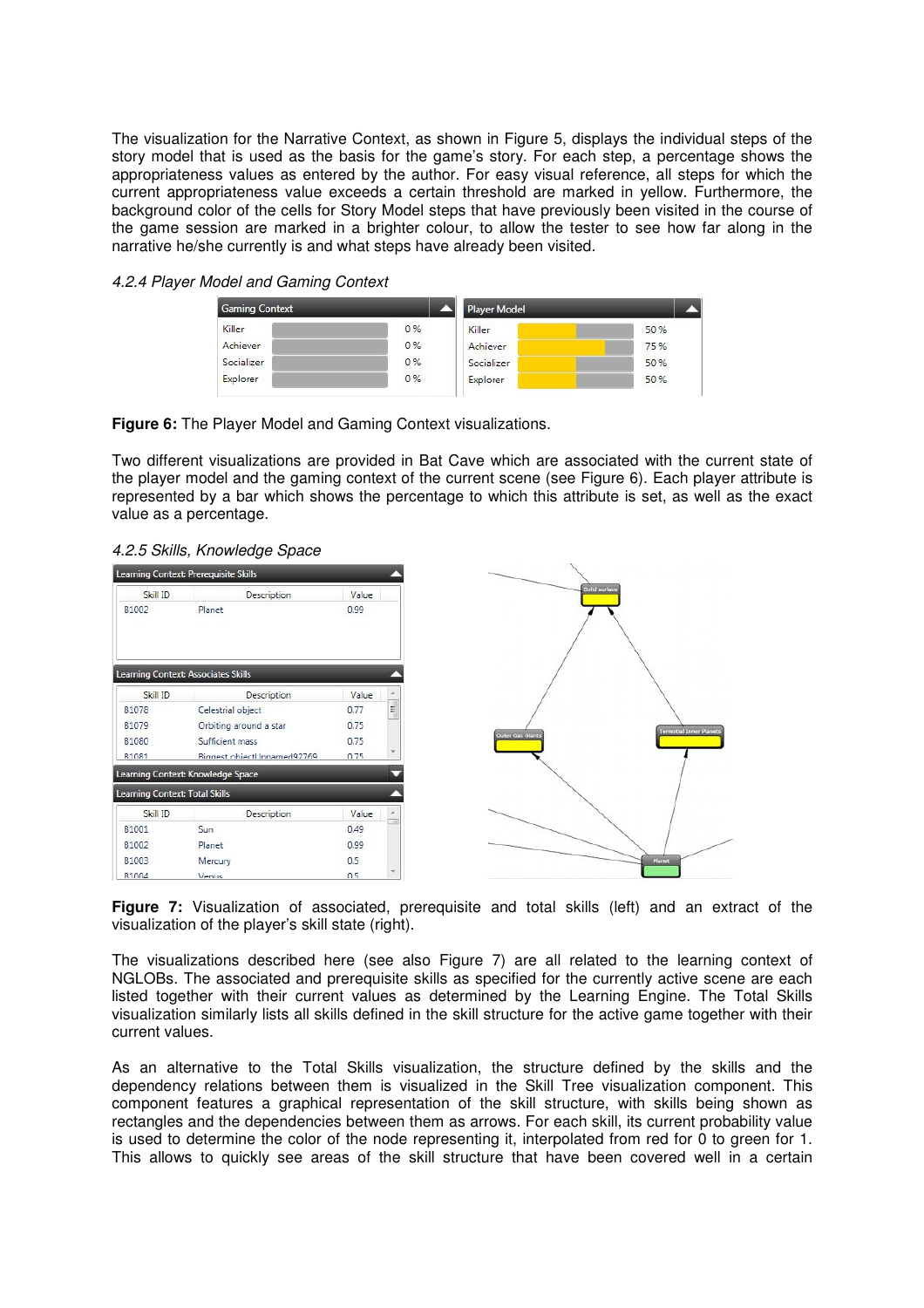playthrough and others that have been less covered during play, especially when skill structures get larger.

### **5. Conclusion**

In this paper, the challenges of providing a framework for the creation and execution of DEGs, the functional evaluation of such a framework and the provision of rapid prototyping facilities during the DEG creation process have been addressed. The Bat Cave player as well as the underlying architecture, including the Story Engine implementing the concept of Narrative Game-Based Learning Objects, the Adaptive Learning Engine for learner modelling and the StoryTec authoring tool have been presented as our approach towards solving these challenges.

Both for functional evaluation of the adaptive mechanisms described in this paper as well as to demonstrate the usefulness of Bat Cave as a tool for rapid prototyping, a comprehensive game design document, intended to be of a similar level of detail as the original 80Days design document, was created. Using the general-purpose prototyping facilities of Bat Cave as described in section 4.1, it was possible to implement most of the scenes found in the game design and map the interactions found in the design onto the prototypical interaction types in the player application. Furthermore, after initial instructions and working on smaller tutorial scenarios, the author tasked with entering the game did not encounter serious limitations during the process and was able to enter the structure and content of the design in a fraction of the time that was required for the implementation of the full 80Days demonstrator games. Also, the basic nature of Bat Cave made it possible to quickly try out newer versions of the authored game by being able to rapidly play to the scenes that are currently being worked on. Therefore, the feasibility of the approach for this purpose has been demonstrated.

Functional evaluation using Bat Cave showed some possible areas of improvement for the implementation of the adaptive algorithms for handling NGLOBs, especially the need for better calibration of the trade-off between the different axes, e.g. by defining weighting factors for setting priorities for learning, gaming and storytelling, which will be incorporated in the future work on the system.

## **6. Acknowledgements**

The research and development introduced in this work is funded by the European Commission under the seventh framework program in the ICT research priority, contract number 215918 (80Days, www.eightydays.eu).

#### **References**

Bailey, C. and Katchabaw, M. J. (2005) "An Experimental Testbed to Enable Auto-Dynamic Difficulty in Modern Video Games", Proceedings of the 2005 GameOn North America Conference, Montreal, Canada, August 2005, pp. 18-22.

BinSubaih, A. and Maddock, S. (2008) "Game Portability Using a Service-Oriented Approach",

International Journal of Computer Games Technology, Vol. 2008, Article ID 378485.

Cavazza, M., Charles, F. and Mead, S. (2002) "Character-Based Interactive Storytelling", IEEE Intelligent Systems, Vol. 17, Issue 4, pp. 17-24.

Coiana, M., Conconi, A., Nigay, L. and Ortega, M. (2008) "Test-Bed for Multimodal Games on Mobile Devices", Fun and Games, LNCS Volume 5294/2008, Springer Berlin / Heidelberg, pp. 75-87.

Campbell, J. (2008) The Hero with a Tousand Faces. 3<sup>rd</sup> edn. New World Library.

Conlan, O., Hampson, C., Peirce, N. and Kickmeier-Rust, M. (2009) "Realtime Knowledge Space Skill Assessment for Personalized Digital Educational Games", Proceedings of Ninth IEEE International Conference on Advanced Learning Technologies, pp. 538-542.

Fullerton, T., Swain, C. and Hoffman, S. (2004) Game Design Workshop: Designing, Prototyping, & Playtesting Games, Focal Press.

Göbel, S., Salvatore, L., Konrad, R. and Mehm, F. (2008) "StoryTec: A Digital Storytelling Platform for the Authoring and Experiencing of Interactive and Non-linear Stories", Interactive Storytelling, LNCS 5334, Springer, Berlin / Heidelberg, pp. 325-328.

Göbel, S., Mehm, F., Radke, S. and Steinmetz, R. (2009) "80Days: Adaptive Digital Storytelling for Digital Educational Games", Proceedings of the 2nd International Workshop on Story-Telling and Educational Games (STEG'09), no. 498, CEUR Workshop Proceedings.